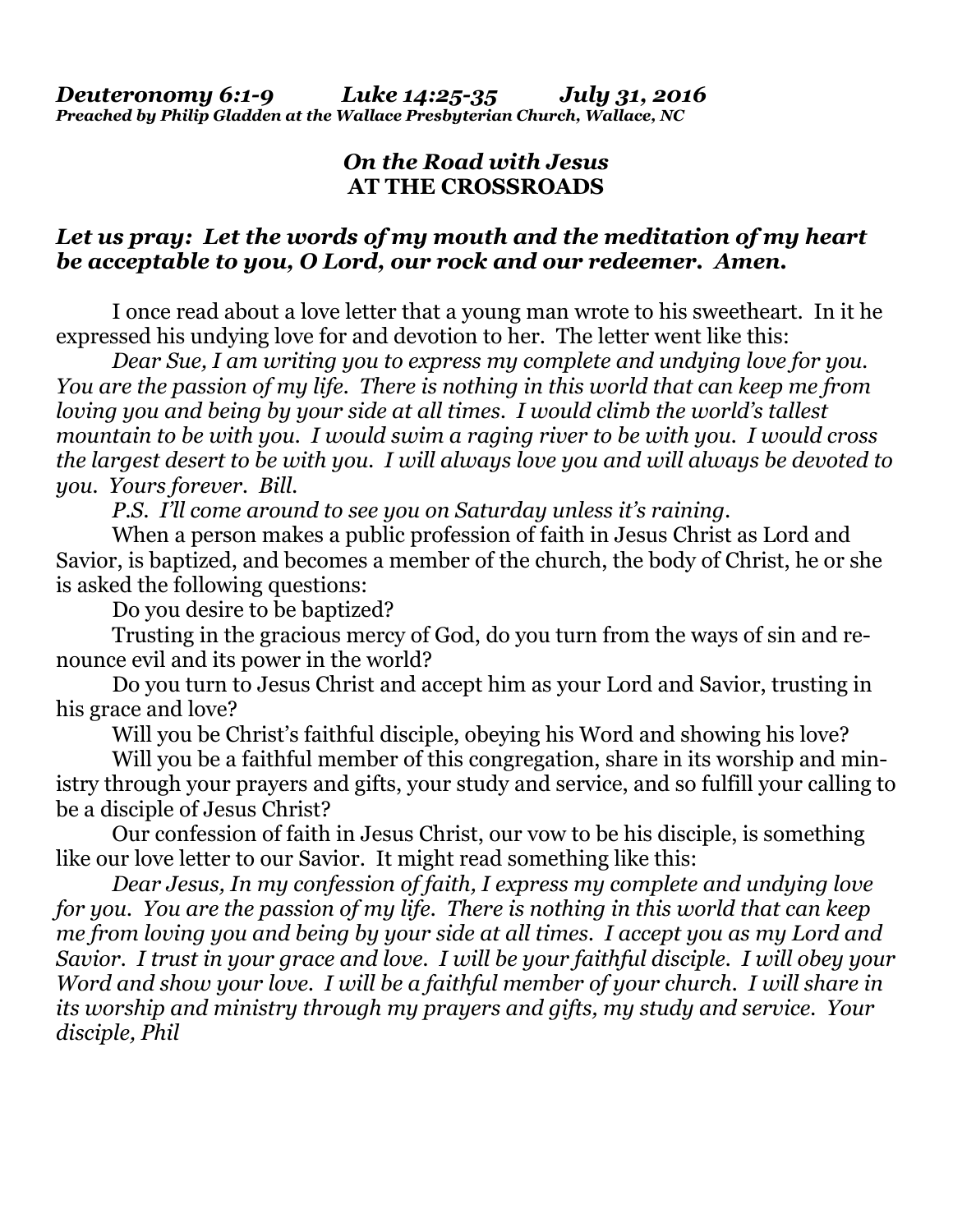How often do we add a P.S. to our confession of faith in Jesus Christ as Lord and our vow to be his disciple?

*P.S. I will be your faithful disciple, unless it interferes with what I've already got planned.* 

*P.S. I will be your faithful disciple, unless I think you demand too much of me.* 

*P.S. I will be your faithful disciple, unless something better comes along that captures my attention and energy.* 

*P.S. I will be your faithful disciple, unless following you leads me out of my comfort zone.* 

*P.S. I will be your faithful disciple, unless things don't always go my way in the church.* 

*P.S. I will be your faithful disciple, unless I forget that you died for me so that I can live for you.* 

 *P.S. I will be your faithful disciple, but don't expect me to put you at the top of my list of loyalties.* 

What P.S.'s might we add to our *church's* discipleship/love letter to Jesus?

*P.S. We will be your faithful disciples, if you don't call us to leave our comfort zone as a church.*

 *P.S. We will be your faithful disciples, if you don't challenge us to take any risks for our faith and witness here in Wallace.*

 *P.S. We will be your faithful disciples, if you let us pick and choose when, where, and how we're going to follow you.*

 *P.S. We will be your faithful disciples, if you just won't make too many demands on our time, our money, or our energy.*

 *P.S. We will be your faithful disciples, if you won't challenge the status quo here in our community.*

 *P.S. We will be your faithful disciples, if you won't expect us to put you above all of the things we so highly value in our lives.* 

St. Ignatius of Loyola lived in the 16th century. He was a Spanish knight from a noble family. He later became a hermit, then a priest who founded the Society of Jesus. He authored a prayer for generosity which may be familiar to some of you, which goes like this: *Eternal Word, only begotten Son of God, teach me true generosity. Teach me to serve you as you deserve. To give without counting the cost, to fight heedless of wounds, to labor without seeking rest, to sacrifice myself without thought of any reward save the knowledge that I have done your will. Amen.*<sup>1</sup>

Another prayer that cites the example of St. Ignatius sounds similar to his prayer: *Almighty God, from whom all good things come: You called Ignatius of Loyola to the service of your Divine Majesty and to find you in all things. Inspired by his example and strengthened by his companionship, may we labor without counting the cost and seek no reward other than knowing that we do your will; through Jesus Christ our Savior, who lives and reigns with you and the Holy Spirit, now and for ever. Amen.*2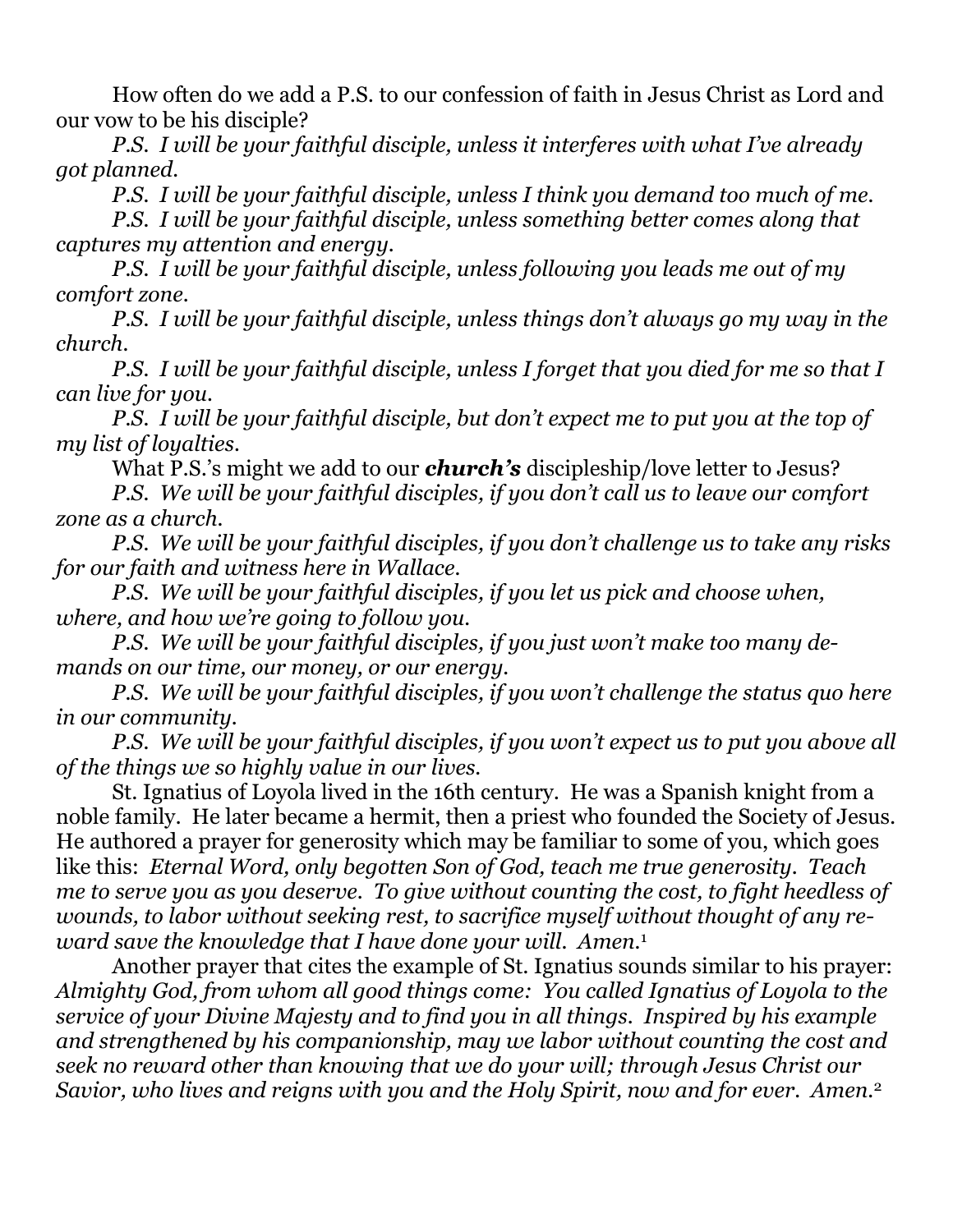Both prayers ask God to help us "give without counting the cost" and to "labor without counting the cost." The prayers ask God for help in being generous and selfgiving to others in the name of Jesus. But it's interesting to offer those prayers in light of what Jesus had to say to the large crowds traveling with him. In a nutshell, he told them, "Before you follow me, you had better count the cost!" Actually, he told them that in words that are still hard to hear and understand:

 \* "Whoever comes to me and does not hate father and mother, wife and children, brothers and sisters, yes, and even life itself, is not able to be my disciple."

\* "Whoever does not carry the cross and follow me is not able to be my disciple."

 \* "Which of you, intending to build a tower, does not first sit down and estimate the cost, to see whether he had enough to complete it?"

 \* "What king, going out to wage war against another king, will not sit down first and consider whether he is able to do it?"

 \* "None of you can become my disciple if you do not give up all your possessions."

 John Pierpoint Morgan (J.P.) was one of America's wealthiest people in the late 19th century. He formed General Electric and U.S. Steel and is credited with saving the U.S. economy on at least two occasions. Morgan reportedly once said, "If you have to ask, you can't afford it." There are two versions of the story. One has Morgan responding to a reporter who asked him how much it cost to operate his yacht. The other story has Morgan advising banker Henry Clay Pierce not to buy a yacht.3

 "If you have to ask, you can't afford it." But Jesus says, "If you want to follow me and be my disciple, you'd better ask how much it's going to cost, to see if you're willing and able to pay the cost." What Jesus says to the large crowds traveling with him sounds a lot like what he said to those other would-be followers who were going along the road with him: "Foxes have holes, and birds of the air have nests; but the Son of Man has nowhere to lay his head . . . Let the dead bury their own dead; but as for you, go and proclaim the kingdom of God . . . No one who puts a hand to the plow and looks back is fit for the kingdom of God." (Luke 9:57-62)

 That's the thing — Jesus wants all of us! And, if and when we give ourselves over to him, everything else — all of our other loyalties in life — are seen from the perspective of being a disciple of Jesus Christ. But, oh, how we resist that total claim upon our lives.

 In his book, *Mere Christianity*, C.S. Lewis writes about Christ's total claim on our lives, even if that's not exactly what we have in mind. He writes, "When I was a child I often had a toothache, and I knew that if I went to my mother she would give me something which would deaden the pain for that night and let me get to sleep. But I did not go to my mother — at least, not till the pain became very bad. And the reason I did not go was this. I did not doubt she would give me the aspirin; but I knew she would also do something else.

 "I knew she would take me to the dentist the next morning. I could not get what I wanted out of her without getting something more, which I did not want. I wanted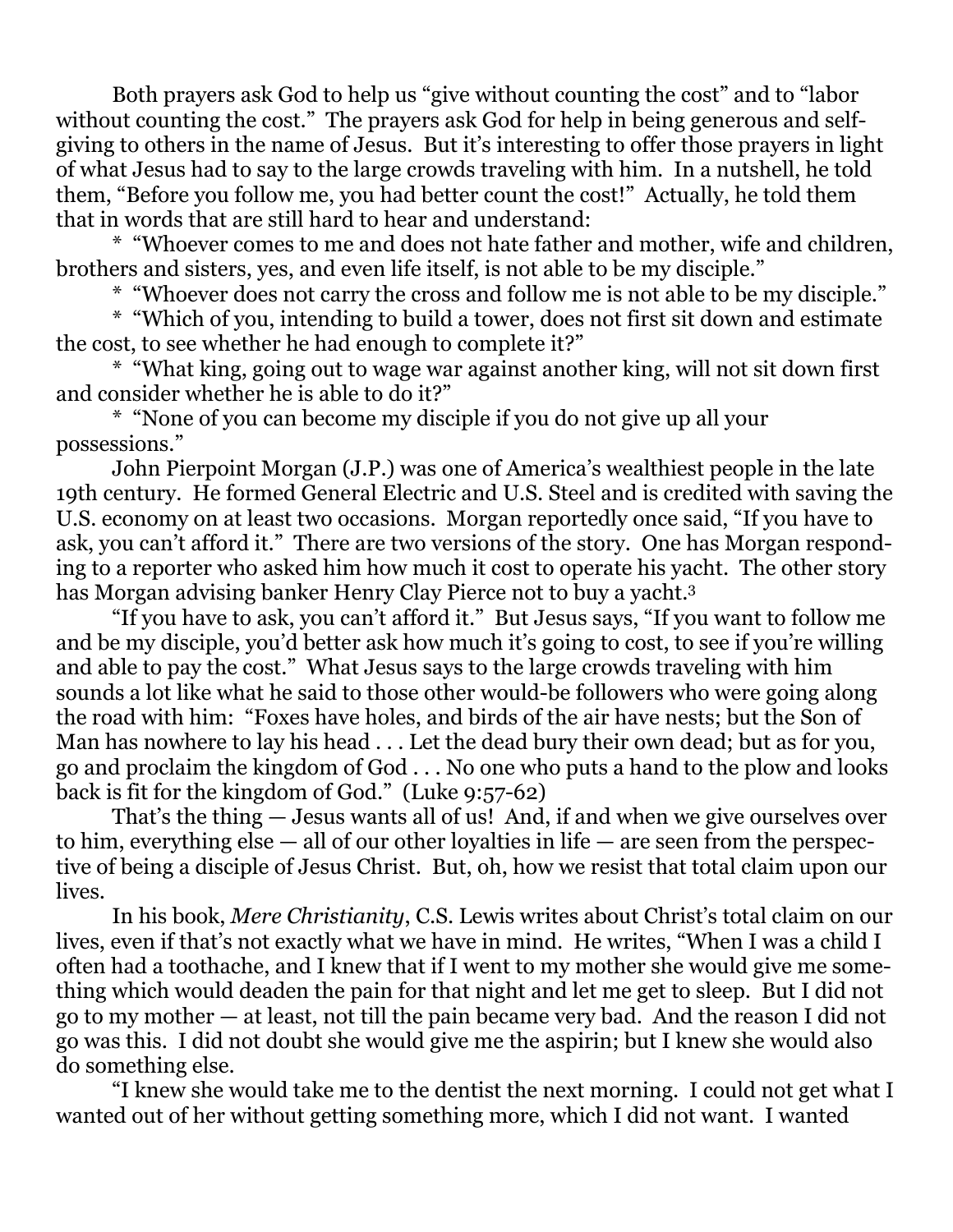immediate relief from pain: but I could not get it without having my teeth set permanently right. And I knew those dentists; I knew they started fiddling about with all sorts of other teeth which had not yet begun to ache. They would not let sleeping dogs lie; if you gave them an inch they took a [mile] (*sic*).

 "Now, if I may put it that way, Our Lord is like the dentists. If you give Him an inch, He will take a [mile] (*sic*). Dozens of people go to Him to be cured of some one particular sin which they are ashamed of . . . or which is obviously spoiling daily life . . . Well, He will cure it all right: but He will not stop there. That may be all you asked; but if once you call Him, in, He will give you the full treatment. That is why He warned people to 'count the cost' before becoming Christians."4

 Have you heard the story about the chicken and the pig who were talking in the barnyard early one morning? As they were talking, they saw Farmer Brown come out of the farmhouse and start walking toward them with an intent look on his face. The chicken looked at the pig and noticed that he was very nervous. "What's wrong with you?" asked the chicken. "Here comes Farmer Brown," said the pig, "he's coming to get his breakfast. You know how much he loves his ham and eggs." "So what?" asked the chicken. "That's easy for you to say," squealed the pig. "For you, it's just an inconvenience. For me, it's a total commitment!"

What do **you** make of Jesus' call to be his disciple? There is little doubt that his call means a "total commitment" to him. What does that mean for your life? Discipleship might well involve "doing" lots of things. But more important than that, discipleship means being open to what God has in store for us in Jesus Christ and trusting that God will provide what we need for the task to which we have been called. Jesus says that being his disciple is something that we must enter into with our eyes wide open — "Think about what you're doing and decide if you're willing to stay with me all the way."

 We have come to the end of our summer journey on the road with Jesus and we find ourselves at a crossroads. Jesus' journey continues on to Jerusalem and he calls out to us, "Follow me." Today and every day we must decide if we're willing and able to do just that.

 Several times I have been asked by folks in this church, "What is our church's passion?" That's a good question. How would you answer that question? What *is* our church's passion?

 If we pay attention to the Great Commandment and to what our Lord Jesus tells us along the way, our passion should be God himself, who has shown us how much he loves us in Jesus Christ and what he expects of us as his followers. We need to let that passion for God, for God's Son, and for God's ways shape our Christian lives and our congregation. Maybe, just maybe, then we won't be so quick to add a P.S. to our love letter to God, unless it's to say, "P.S. We will be your faithful disciples, and we will love you with all our heart, and with all our soul, and with all our might."